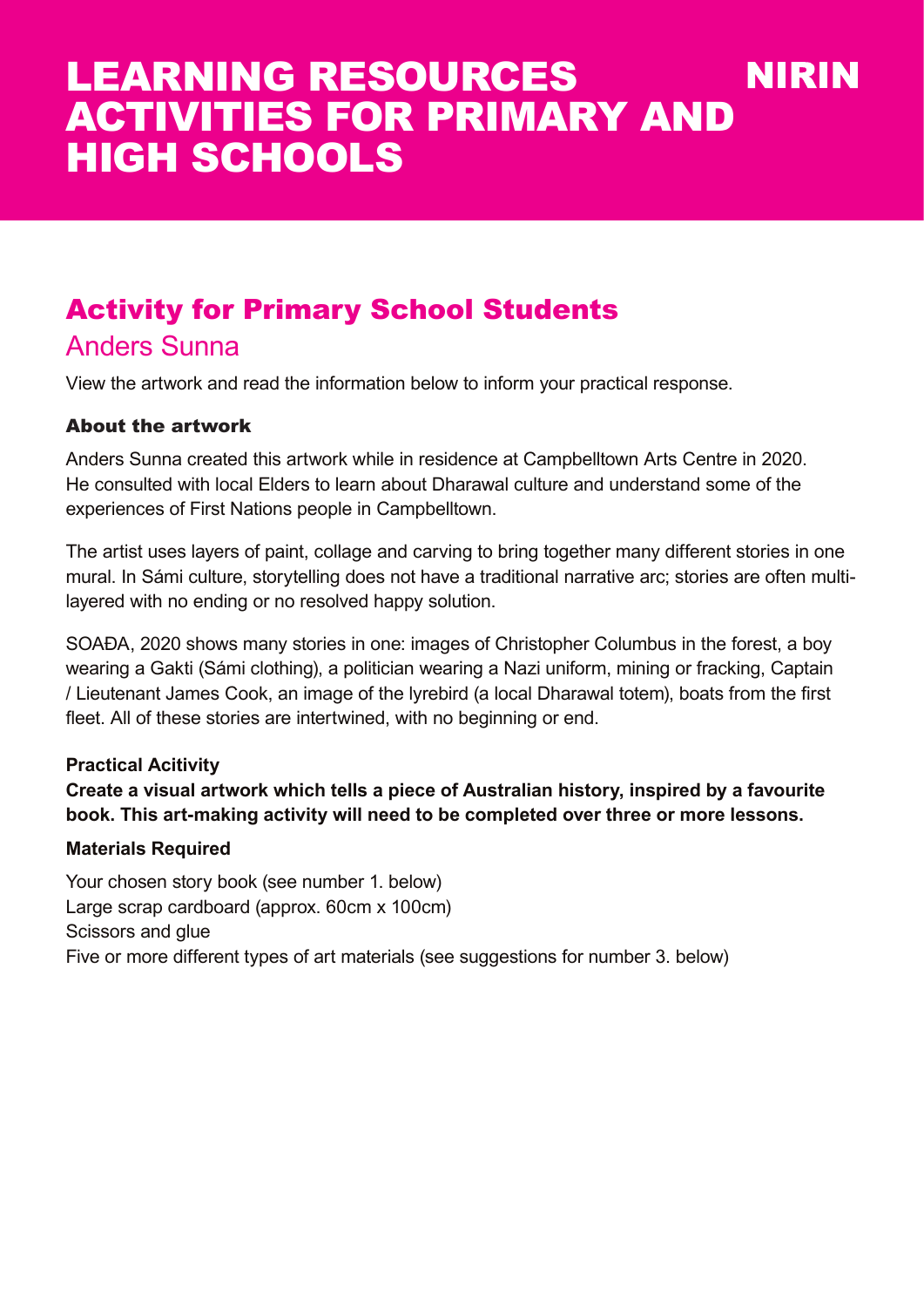- **1. As a class, find and read a book about Australian history, which shares First Nations or Aboriginal and Torres Strait Islander history and culture. Some ideas for books include:**
- *• The Shack That Dad Built,* by Elaine Russell
- *• Our Home, Our Heartbeat,* by Adam Briggs, Kate Moon and Rachael Sarra
- *• My Place,* by Sally Morgan (or 2020 abridged version for younger readers)
- *• Remembering Lionsville,* by Bronwyn Bancroft
- *• First Australians: Plenty Stories* (series), by Trish Albert
- *• Maralinga, the Anangu Story,* by Yalata, Oak Valley Communities with Christobel Mattingley
- *• Jandamarra,* by Mark Greenwood and Terry Denton
- **2. Talk about and identify at least five different parts of the story. These might be events throughout the story, but should also include ideas, people, places, emotions.**
- **3. Use a different artistic method or medium to show each of these five (or more) pieces from the story. For each piece, create a 2 dimensional or relief work, about the size of an A3 piece of paper.**

*Material suggestions: Textas, watercolour paints, writing or text, paper collage, lead pencil, print-making using potato/pear/foam stamps, mono-print using acrylic paint with plastic/acetate onto paper, sewing or painting on fabric, collage using natural materials.*

- **4. Cut and re-arrange your artworks, position and collage onto your large scrap cardboard.**
- **5. Reflect on and discuss the work by Anders Sunna. How has the artist connected his multi-layered artwork? How does he 'lead' your eye from one part of the image to another? What makes it come together as a single picture?**
- **6. Once your collage is dry, use texta or acrylic paint over the top of the works to visually bring together the many pieces. You might use your textas or paints to add symbolic colours and fill in the gaps, arrows to show how the story unfolds, or create an overall landscape where your story takes place.**
- **7. Title your finished work and reflect on how your visual artwork tells the story in a different way to the book.**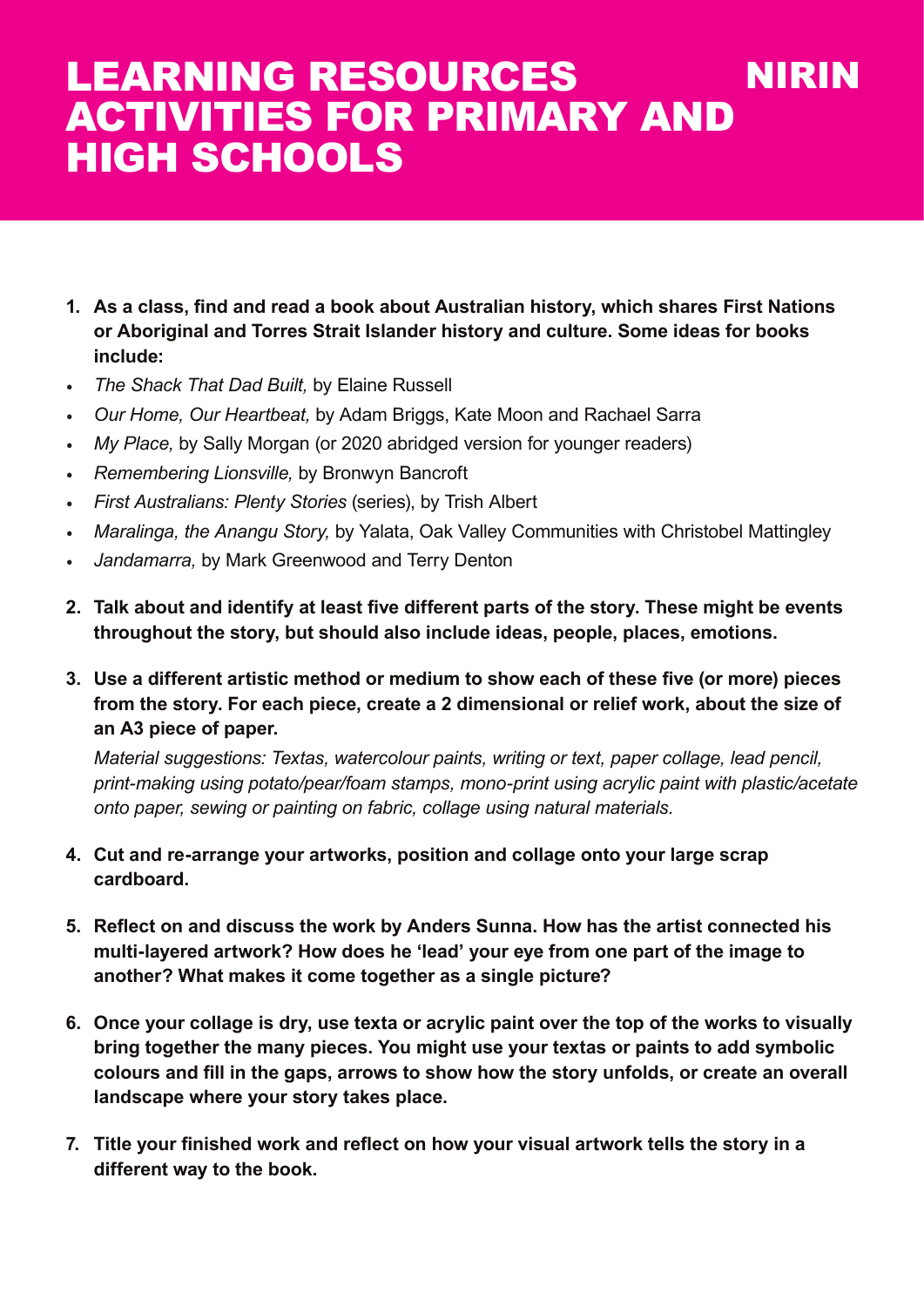# Activity for Primary School Students

## Nongirrna Marawili

View the artwork and read the artwork statement (green tag) to inform your practical response.

**Practical Acitivity Create an artwork on a 3D object, inspired by the natural environment.** 

#### **Materials Required**

Paper Coloured pencils or textas **Scissors** Craft glue Large recycled object (eg. milk bottle, cardboard box, plastic container)

**1. Visualisation: Close your eyes and think of a place in the natural environment where you feel calm, connected and at peace. Spend 5 minutes imagining this place, thinking of all the details, how the place looks, what it feels like under your hands or feet, how your body feels when you are there, how you breath and how your heart beats, what you can hear, smell, or even taste in this place.**

*If you can't think of a place, you could imagine the sky or waves.*

**2. Now write down as many words or phrases to describe your place. Use the prompts below if you get stuck.** 

**Choose different colours for each of your words or phrases, thinking about what colours might match the description.**

*Describe the… sounds, colours, movement, objects, wind or temperature, animals, patterns and repetitions, plants, what you can see, what you can touch, textures, tastes, your breathing, how your body feels.*

- **3. Cut out each of your descriptions. Arrange and paste all over the surface of your recycled object. Try to group your words in interesting ways, creating lines and patterns, overlapping and connecting. Write and repeat your words, until you have covered your object.**
- **4. Optional: Seal your artwork by painting over with a layer of transparent glue or a clear acrylic medium.**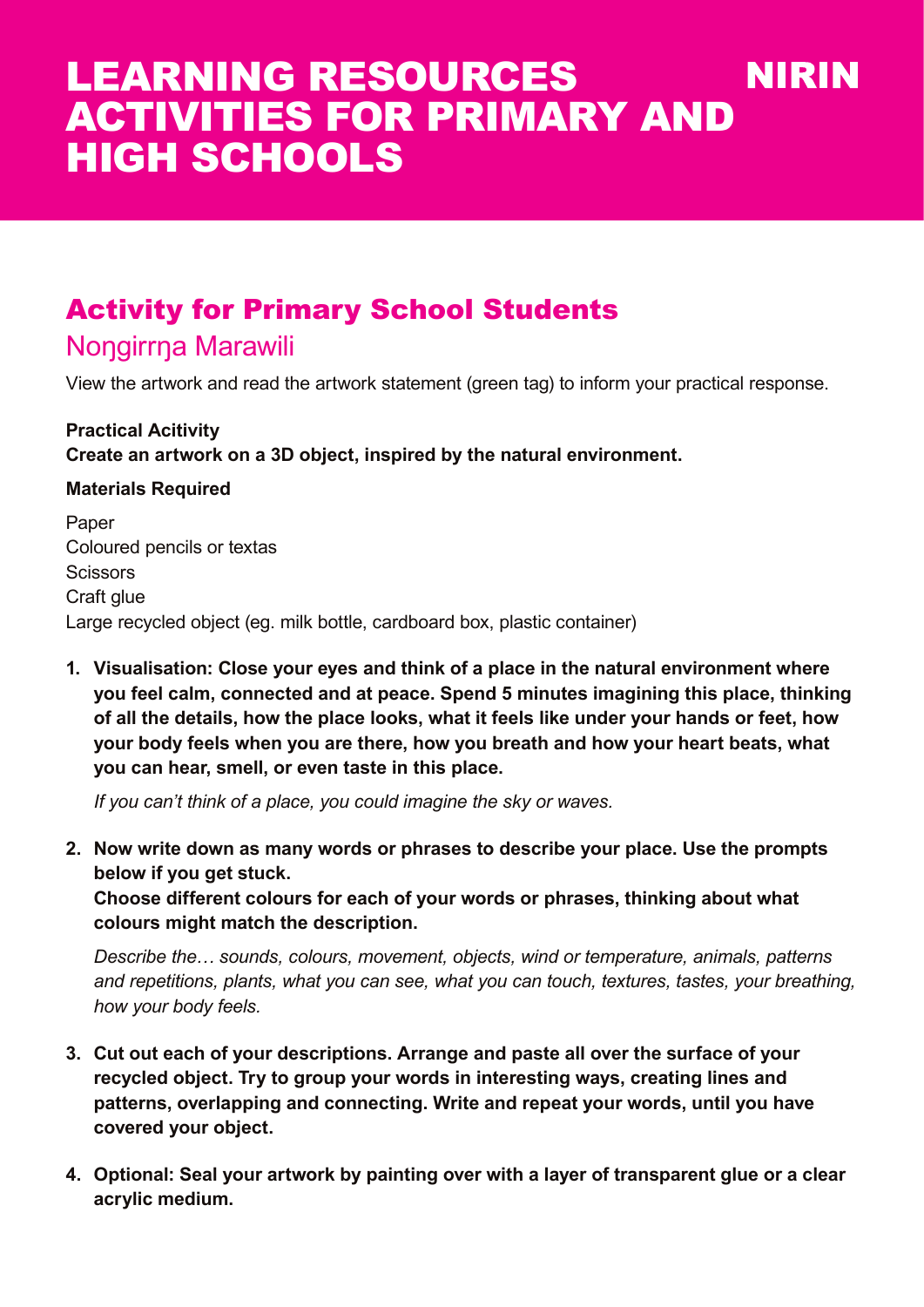# Activity for Primary School Students

## Powerful Objects

View the artwork and read the artwork statement (green tag) to inform your practical response.

#### **Practical Acitivity**

**Making and framing your world. As individuals we always see the world through our own lens. We bring our own culture, history and experiences, identity and knowledge to everything we see.** 

#### **Materials Required**

Coloured pencils or textas Paper Scrap cardboard Sticky tape or stapler Scissors and glue

- **1. Create your own 'trademark' pattern or design. This should be a repeating design, showing something about you such as your family or culture, or include favourite colours, numbers, foods, teams or games.**
- **2. Create a small cardboard frame, roughly the size of a piece of paper, and cover this with your trademark pattern. You can draw directly onto the cardboard, or paste your drawings along the edges.**
- **3. Experiment with looking at the world through your trademark frame. Carefully position your frame in front of objects around you. Draw or take photographs of what you see, as you transform the world around you into framed artworks. You will need to consider distance to help fit things into the frame, or cut out things you don't want included.**
- **4. Reflection. Choose one of your drawings or photographs made using your frame. Write about how your frame has transformed an object, considering how you saw this object before, how it appears through the frame, what other people might think if they just see your drawing / photo.**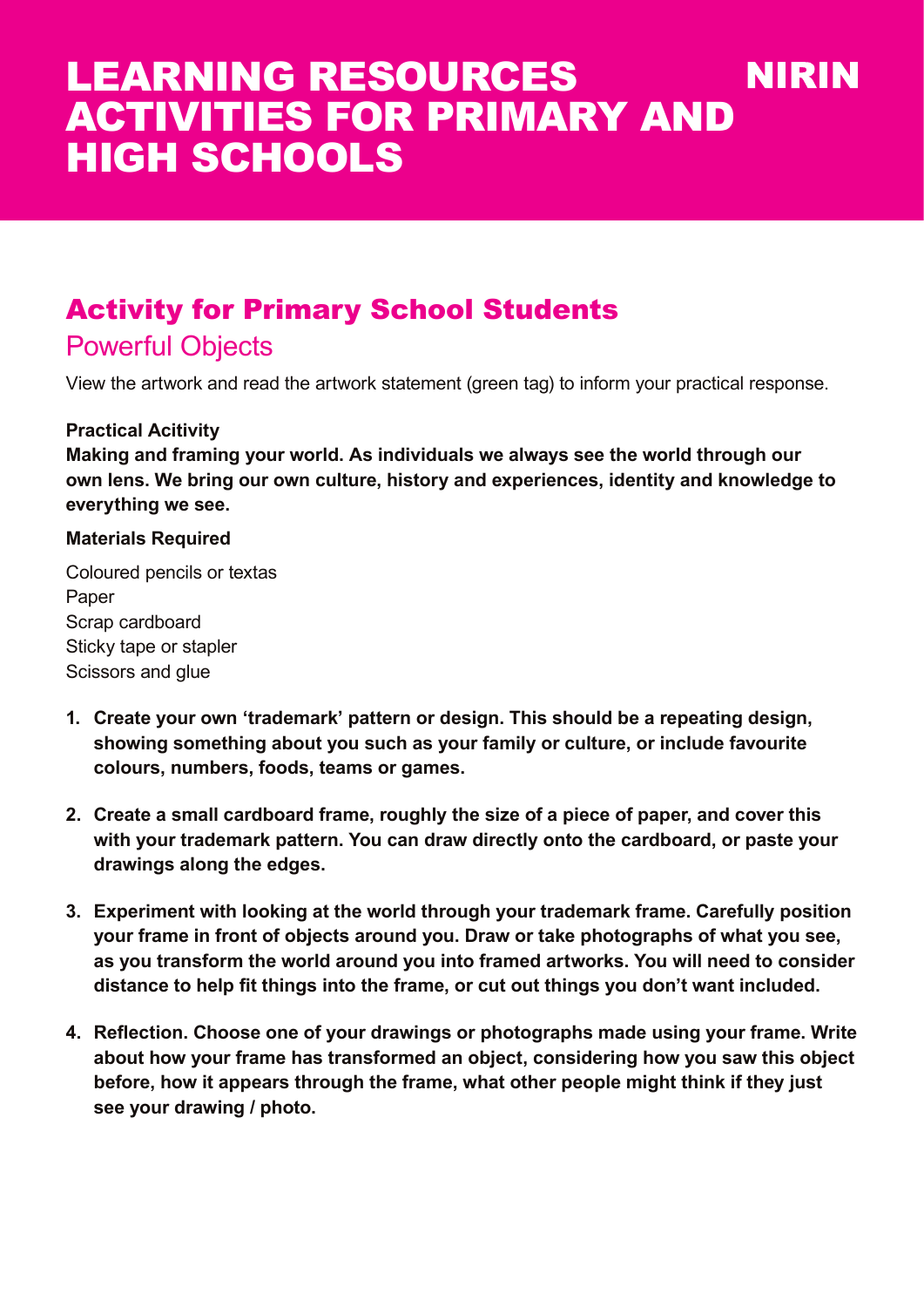# Activity for Primary School Students

## Ramin Haerizadeh, Rokni Haerizadeh and Hesam Rahmanian

View the artwork and read the information below to help answer the following questions.

#### About the artwork

The Haerizadeh brothers are from Iran, but have lived in Dubai since 2009. One of their artworks came to the attention of the Iranian government for being critical, and so the artists' family and friends warned them not to return to Iran for their own safety.

*From Sea to Dawn* is an artwork about refugees throughout the world. By the end of 2016, 5.2 million refugee migrants had reached European shores, including many women and unaccompanied children. Thousands of men, women and children have died trying to make this voyage to safety.

This work responds to the way the refugee crisis is represented in the news, and how people who are forced to flee their homes are often ignored and left in danger. The artwork is made from over 2000 frames of media footage, edited with cutting, mirroring, overdrawing and overpainting. *From Sea to Dawn* aims to re-present the people and their journeys, imbuing these images from the news with beauty and empathy.

- **1. What do you think it would be like to be a refugee?**
- **2. What do some of the pictures in the film tell us about being a refugee and fleeing your home?**
- **3. How would you welcome someone who came to a new country because it wasn't safe?**

#### **4. Practical activity**

**Create a sign to welcome someone who has arrived in Australia as a refugee.**

#### **Materials Required**

Paper Coloured pencils **Scissors String** Holepunch or sticky tape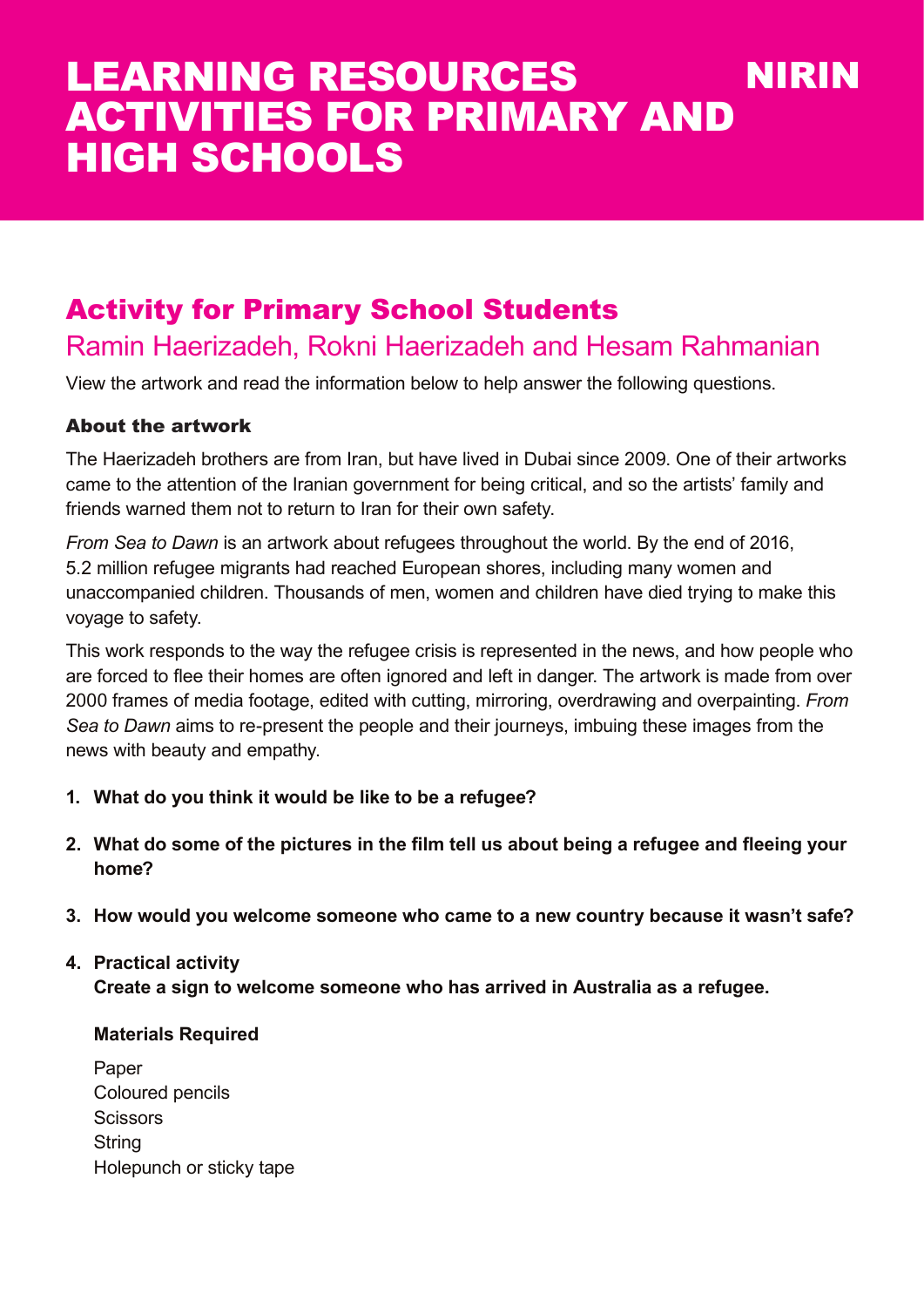- **a. Draw and cut out an object you would like to give to a recently arrived refugee.**
- **b. Share with someone else, to explain why you would give this gift. What do you hope it would bring them? If you're doing this activity with others, sit in a circle and each place your gift in the middle once you have shared its importance.**
- **c. Create a 'Welcome' sign to hang in someone's new house to welcome them home: Draw bold letters on thin cardboard; cut out your letters; hole punch and thread onto string to create a hanging bunting sign. If you're in school, you can create a large single sign for your class.**
- **d. Attach your drawing to the welcome sign, and stick this out the front of your classroom or house to make people feel welcome.**